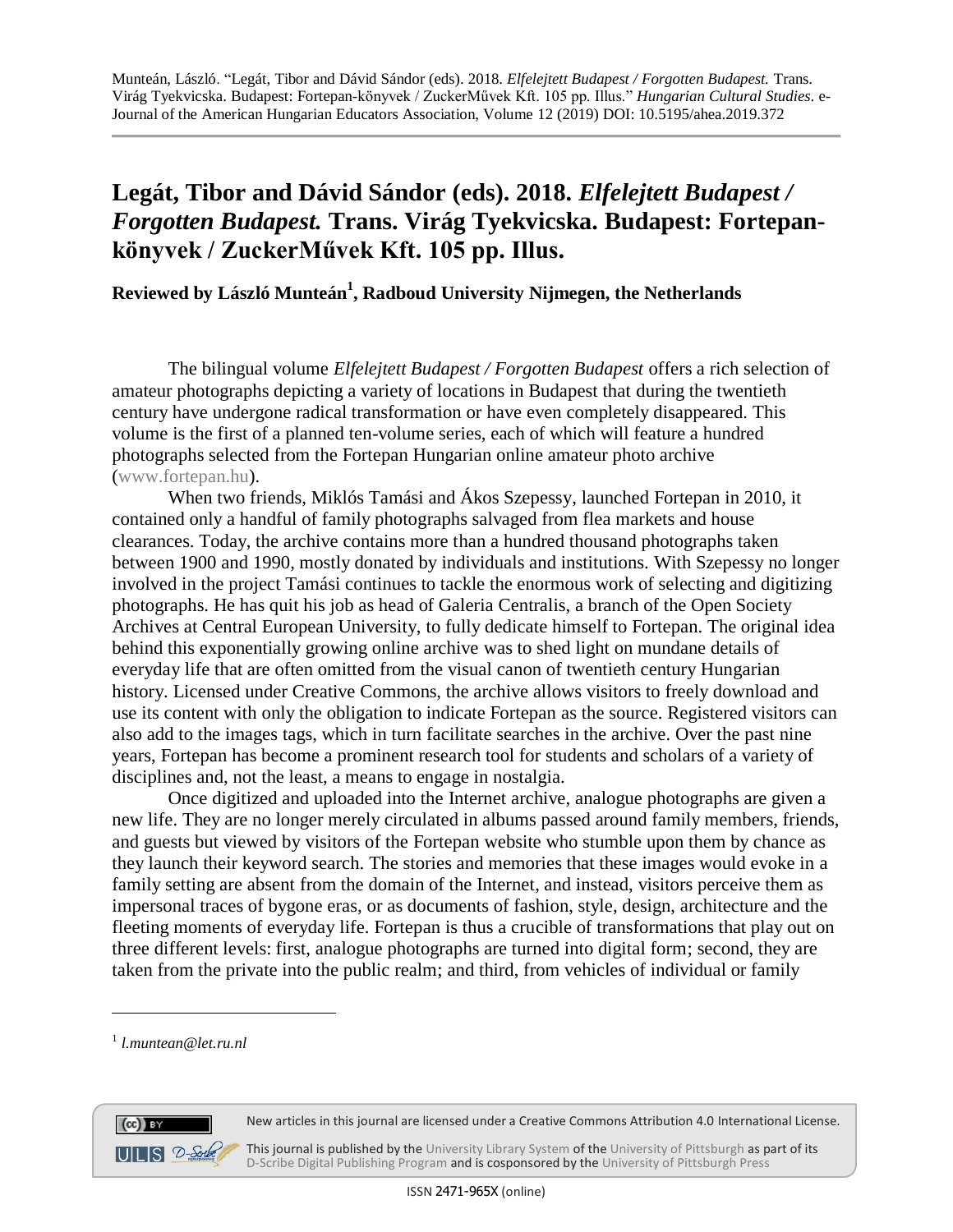Munteán, László. "Legát, Tibor and Dávid Sándor (eds). 2018. *Elfelejtett Budapest / Forgotten Budapest.* Trans. Virág Tyekvicska. Budapest: Fortepan-könyvek / ZuckerMűvek Kft. 105 pp. Illus." *Hungarian Cultural Studies*. e-Journal of the American Hungarian Educators Association, Volume 12 (2019) DOI: 10.5195/ahea.2019.372

memories they become part of a collective photographic heritage. Ironically, with the publication of *Elfelejtett Budapest / Forgotten Budapest*, the digitized images are once again turned into printed material, albeit in a completely new context. The book's introduction and the texts that accompany the photographs have been written by Tibor Legát who, along with Dávid Sándor, selected the photographs for this volume. A man of many talents, Legát established his name long ago as an alternative musician, journalist, and author whose book *Közlekedik a főváros*  ['Public Transportation in Budapest'] was a bestseller when it appeared ten years ago. A revised edition of this book was republished in 2018 (Budapest: Scolar Kft.).

If there is no memory without forgetting, *Elfelejtett Budapest / Forgotten Budapest* is predicated on what has vanished from our collective memory of the city. The book comprises a plethora of images taken at various sites, mainly on the Pest side, that are often difficult to recognize, even for someone born and raised in the city. Many of the locations in the photographs have either completely changed or the buildings in them had only been built for temporary purposes, such as the bridge between Batthyány tér and Kossuth tér, the only functioning bridge across the Danube in the wake of World War II (90-91). Even less well known is a bridge that in the early 1960s was removed from the Zagyva River, in North-Eastern Hungary, and installed at Astoria Square in Budapest to ensure tram traffic during the construction of the subway in that area (21). Other photographs depict buildings that were destroyed during World War II, such as the so-called Elevator House, once considered to be a technological feat for its complex mechanism of storing crops (38-39), while other buildings have fallen victim to the wrecking ball of modernization, such as the old National Theater at Blaha Lujza tér (46-47). To many people some of these locations may be unrecognizable, while for others they bring back memories of childhood. Having grown up in the Újlipótváros of the 1980s, in my own case, I was pleasantly surprised to find a photograph of the old playground at Jászai Mari tér, with its trademark concrete and iron installations that have, for better or worse, long ago disappeared (81).

Here, it is fitting to mention another volume from 2018, *A magyar zsidó építőművészek öröksége: Lajtán innen és Lajtán túl* ['Hungarian Jewish Architects'], by Tibor Gottdank (Budapest: K.u.K.). If the photographs in *Elfelejtett Budapest / Forgotten Budapest* confront readers with such forgotten or half-remembered layers of the city's past, Gottdank's book offers a meticulously researched and assembled encyclopedia of Hungarian-Jewish architects who had been instrumental to the rise of Budapest as a late nineteenth-century metropolis but whose fame and lives came to an untimely end with the Jewish laws and the subsequent deportations in World War II. Although architects such as Béla Lajta, Lajos Kozma, and Marcel Brauer are wellknown both nationally and internationally, little is known of their Jewish roots, their contributions to Hungarian Art Nouveau, Art Deco, and the Bauhaus, not to mention the dozens of lesser known architects who were denied contracts, forced to emigration or were killed. For instance, the Löffler brothers, who designed such prominent buildings as the Orthodox Synagogue in Budapest's seventh district, each fell victim to persecution. Béla Löffler is assumed to have emigrated to Palestine, where he died around 1935, while Sándor was killed in unknown circumstances and his name appears on a list of Holocaust victims on a memorial plaque in Sopron, Western Hungary (199). Gottdank's book is a timely tribute to architects who have played a key role in shaping the cityscape and whose lives and careers were cut short on grounds of their ethnicity and religion. It is also an invaluable source-material for researchers and anyone interested in Hungarian architectural history.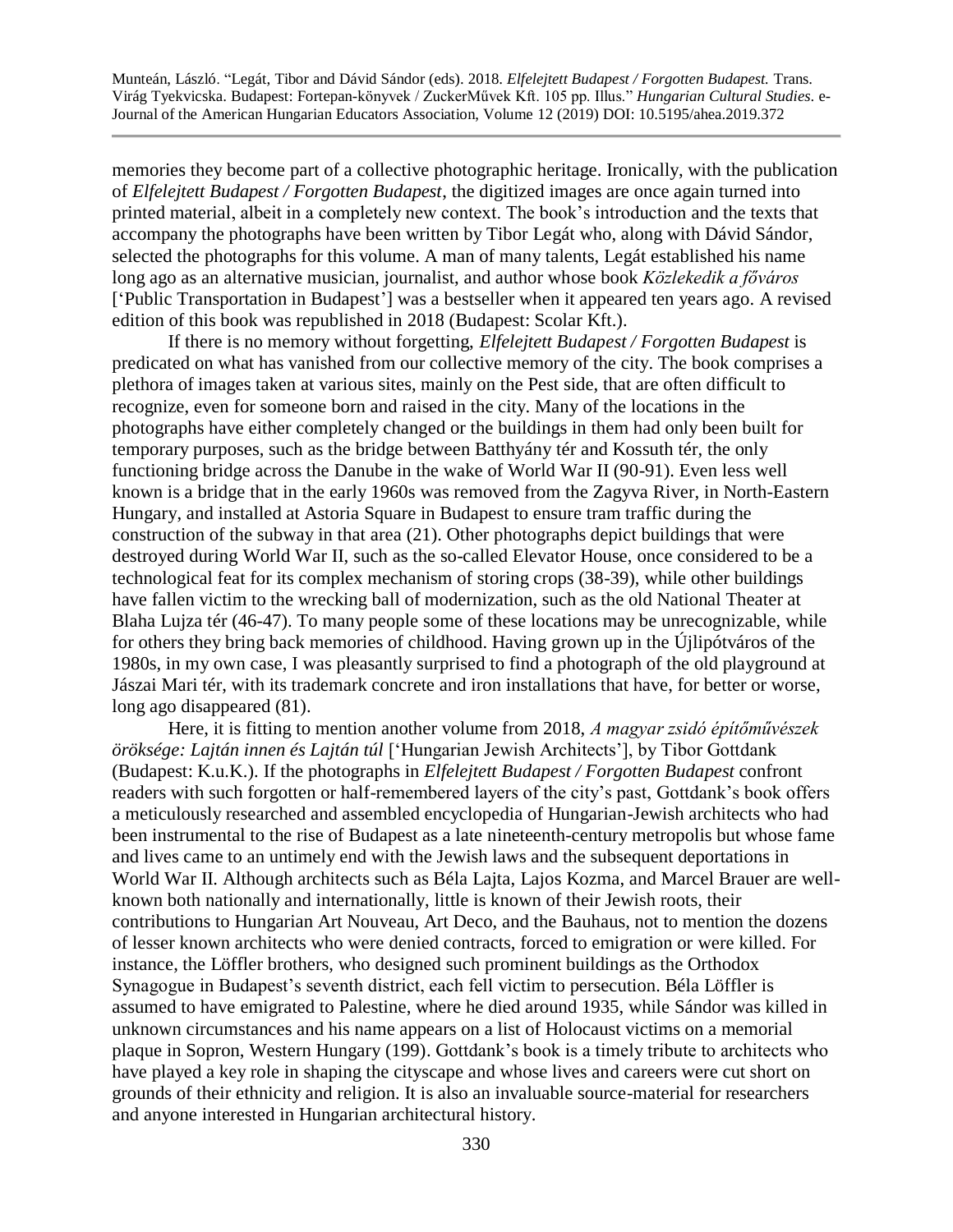Munteán, László. "Legát, Tibor and Dávid Sándor (eds). 2018. *Elfelejtett Budapest / Forgotten Budapest.* Trans. Virág Tyekvicska. Budapest: Fortepan-könyvek / ZuckerMűvek Kft. 105 pp. Illus." *Hungarian Cultural Studies*. e-Journal of the American Hungarian Educators Association, Volume 12 (2019) DOI: 10.5195/ahea.2019.372

Whereas Gottdank's text is a joy to read despite its encyclopedic structure, Legát's texts that accompany the excellent selection of images in *Elfelejtett Budapest / Forgotten Budapest* are less successful. Already in the preface, the reader is given a taste of Legát's nostalgia for the period of Budapest's rise into a metropolis in the second half of the nineteenth century under the auspices of the Public Works Council that supervised major developments and constructions. What follows this period of prosperity, Legát contends, is a "downward curve" of modernization: "It may sound terrible, but it is true: for the city of Budapest, the twentieth century was an era of wartime and revolutionary tragedies and a series of unrefined, unfinished urban arrangements" (10). Certainly, history has taken its toll on the city's characteristic nineteenth century building stock but dismissing post-World War II modernization as nothing but detrimental is unnecessarily reductive. Think, for instance, of such late modernist projects as István Nyíri's long-distance bus station at Erzsébet tér or the extension of Terminal 1 at Ferihegy Airport by Károly Dávid Jr. and Márton Szabó. Both of these buildings were built in the late 1940s, bringing the legacy of the Bauhaus to the post-World War II era. Building R of the Budapest Technical University, designed by Gyula Rimanóczy and János Kleinsel between 1951-1955, is among the best achievements of Social Realism, which still serves its original function. Certainly, many projects conceived in the period between 1960 and 1990, such as the hotels along the Pest side of the Danube and in the Buda Castle, did more harm than good for the city. However, more recent developments, such as József Finta's Westend City Center, replaced a disheveled area along the tracks leading out of the Western Railway Station with a mixed-use mall-complex, which does meet its purpose, even if it is not particularly pleasing aesthetically. Values and tastes change over time and the rose-tinted glasses of nostalgia for the distant past unduly put the blame on the recent past.

Unfortunately, Legát's bitterly nostalgic tone prevails throughout the volume, which begs the question as to who the target audience of the book actually is. Given the numerous references and implications to old street-names, stories, and use of urban slang it would be logical to assume that the book is intended for local audiences or people familiar with Budapest and its history. However, the English translations of the texts indicate that the editors also had an international readership in mind. While such an ambition is laudable, the English texts are mainly nothing more than literal translations of Legát's poetic sentences, which makes little sense for someone who is not an inhabitant of the city. Although the book's translator, Virág Tyekvicska, did her best to edit out unnecessarily confusing references and Hungarian slang, it would have been helpful to provide more historical context for non-Hungarian readers. In addition, the translation would also have benefitted from a more thorough revision, as presently a large number of stylistic and grammatical imperfections remain, not to mention a factual mistake, resulting from the translator's attempt to contextualize the term *kitörési kísérlet* ['outbreak attempt'] in the Széna tér area: "Even today it [Széna tér] lacks significance, no wonder it only comes up in connection the [sic] 1944 outbreak attempt against the Germans and the Revolution of 1956 against the Russians" (85). In reality, the outbreak was attempted by German and Hungarian troops across the Russian blockade, and the Revolution of 1956 was fought against Communist rule and put down by the Red Army.

Although glitches in the translation and the lack of historical context in the English texts are detrimental to the overall quality of the book, the true asset of *Elfelejtett Budapest / Forgotten Budapest* is that its excellent selection of photographs from Fortepan not only sheds light on forgotten layers of the city but it does so through amateur photographs. As such, the